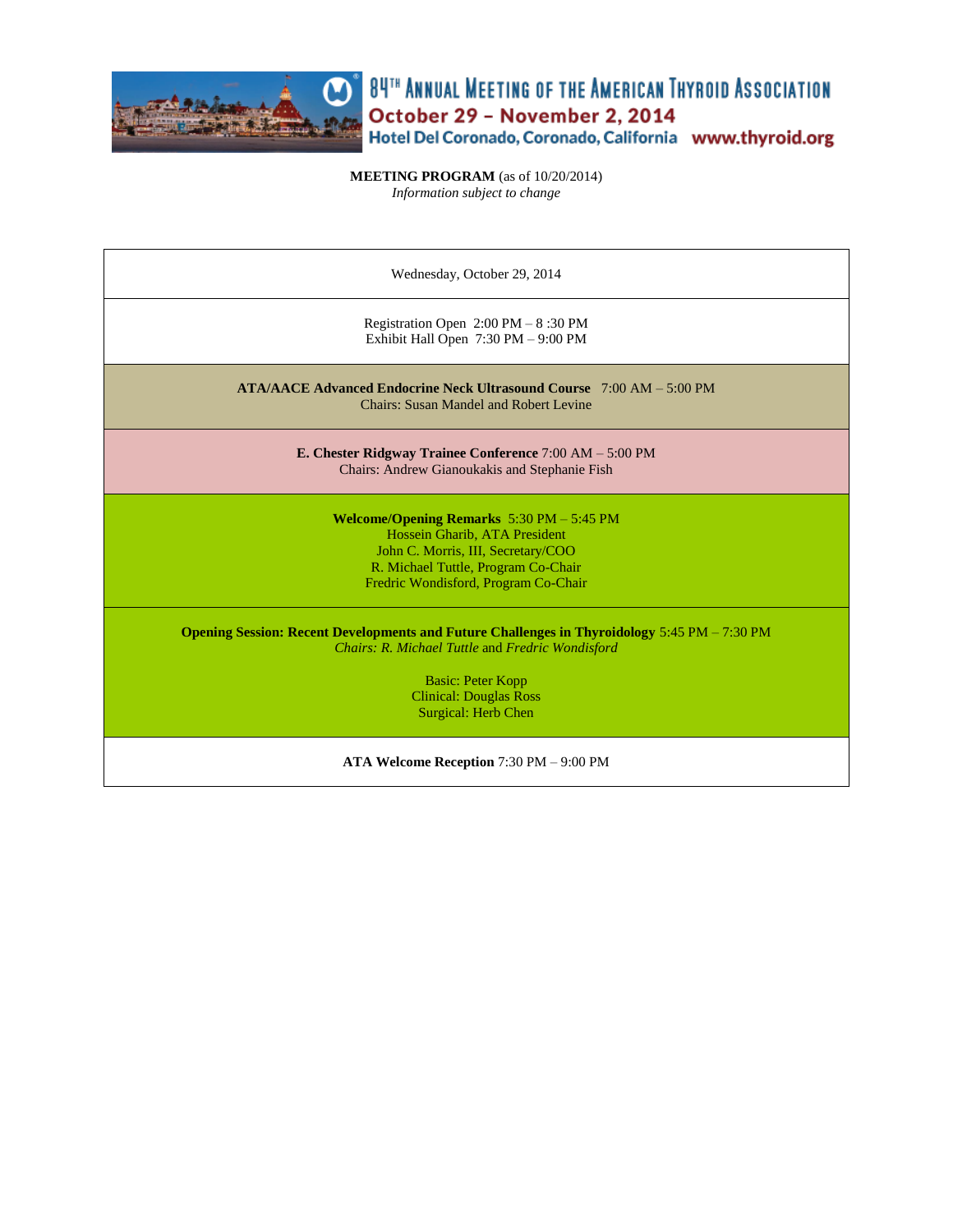| 84 <sup>th</sup> Annual Meeting of the ATA<br>Thursday, October 30, 2014                                                                                        |                                                                                                                                                                        |  |
|-----------------------------------------------------------------------------------------------------------------------------------------------------------------|------------------------------------------------------------------------------------------------------------------------------------------------------------------------|--|
|                                                                                                                                                                 | Registration Open 6:30 AM - 5:30 PM                                                                                                                                    |  |
|                                                                                                                                                                 |                                                                                                                                                                        |  |
|                                                                                                                                                                 | Early Riser Symposium: Medullary Thyroid Cancer 6:45 AM - 8:00 AM                                                                                                      |  |
|                                                                                                                                                                 | Chair: Jennifer Sipos                                                                                                                                                  |  |
|                                                                                                                                                                 | Prophylactic Thyroidectomy in MEN2: When and Why? Steven Waguespack                                                                                                    |  |
|                                                                                                                                                                 | Management of Persistent/Recurrent Disease in the Neck Jeffrey Moley                                                                                                   |  |
| Management of Persistent/Recurrent Disease in Distant Sites Manisha Shah                                                                                        |                                                                                                                                                                        |  |
| <b>Plenary Lecture: Clinical, Ethical and Legal Implications of Incidental Germ Line Findings</b><br>Discovered as Part of Sequencing Studies 8:10 AM - 8:55 AM |                                                                                                                                                                        |  |
| <b>Introduction: R. Michael Tuttle</b>                                                                                                                          |                                                                                                                                                                        |  |
| <b>Speaker: Mark Robson</b>                                                                                                                                     |                                                                                                                                                                        |  |
|                                                                                                                                                                 | Highlighted Oral Abstract Session (4 total) 9:00 AM - 10:00 AM                                                                                                         |  |
|                                                                                                                                                                 | Chairs: R. Michael Tuttle and Fredric Wondisford                                                                                                                       |  |
| Highlighted Oral Abstract 1, Autoimmunity, Clinical                                                                                                             |                                                                                                                                                                        |  |
|                                                                                                                                                                 | DOUBLE VISION IS THE MOST COMMON INDICATION FOR THERAPY IN MODERATE TO SEVERE GRAVES'                                                                                  |  |
|                                                                                                                                                                 | ORBITOPATHY BUT IT CORRELATES NEGATIVELY WITH INFLAMMATORY SIGNS AND PROPTOSIS. A SINGLE                                                                               |  |
|                                                                                                                                                                 | CENTER PROSPECTIVE COHORT STUDY (N=215) WITH OBJECTIVE QUANTITATION OF DIPLOPIA<br>Peter Laurberg, D.C. Berman, I.B. Pedersen, S. Andersen, A. Carlé                   |  |
|                                                                                                                                                                 |                                                                                                                                                                        |  |
|                                                                                                                                                                 | Highlighted Oral Abstract 2, Autoimmunity, Translational                                                                                                               |  |
|                                                                                                                                                                 | CRYSTAL STRUCTURE OF A TSH RECEPTOR MONOCLONAL ANTIBODY PROVIDES EVIDENCE THAT A TRIMER<br>OF THE SHED RECEPTOR A-SUBUNIT IS THE CRITICAL IMMUNOGEN IN GRAVES' DISEASE |  |
|                                                                                                                                                                 | Chun-Rong Chen, P. Hubbard, S.M. McLachlan, R. Murali, B. Rapoport                                                                                                     |  |
|                                                                                                                                                                 |                                                                                                                                                                        |  |
|                                                                                                                                                                 | Highlighted Oral Abstract 3, Autoimmunity, Translational                                                                                                               |  |
|                                                                                                                                                                 | DEVELOPMENT OF A UNIQUE MOUSE MODEL FOR GRAVES' DISEASE THAT SPONTANEOUSLY DEVELOPS<br>PATHOGENIC TSH RECEPTOR ANTIBODIES                                              |  |
|                                                                                                                                                                 | Sandra M. McLachlan, H. Aliesky, B. Banuelos, B. Rapoport                                                                                                              |  |
|                                                                                                                                                                 |                                                                                                                                                                        |  |
| Highlighted Oral Abstract 4, Thyroid & Development, Basic                                                                                                       |                                                                                                                                                                        |  |
|                                                                                                                                                                 | DIFFERENTIATION OF HUMAN EMBRYONIC STEM (HES) CELLS INTO THYROID CELLS<br>Risheng Ma, R. Latif, T.F. Davies                                                            |  |
|                                                                                                                                                                 | Exhibit Hall Open 10:00AM - 4:30 PM                                                                                                                                    |  |
|                                                                                                                                                                 | Poster Review Session and Break in the Exhibit Hall $10:00 AM - 11:00 AM$                                                                                              |  |
|                                                                                                                                                                 | Meet the Professor Workshops (5 total) 11:00 AM - 12:00 PM                                                                                                             |  |
| Clinical                                                                                                                                                        | Basic/Translational                                                                                                                                                    |  |
|                                                                                                                                                                 |                                                                                                                                                                        |  |
| Thyroid Disease and Pregnancy Robin Peeters                                                                                                                     | Genome Wide Analysis of Signaling Laurent Sachs                                                                                                                        |  |
| Management of Persistent/Recurrent Differentiated                                                                                                               | In Vivo Modulation of Thyroid Hormone Action by                                                                                                                        |  |
| Thyroid Cancer: When to Treat, When to Watch?<br>Mona Sabra and Gary Clayman                                                                                    | <b>Cofactors</b> Anthony Hollenberg                                                                                                                                    |  |
| TSH Suppression in Thyroid Cancer: Optimizing                                                                                                                   |                                                                                                                                                                        |  |
| Risks vs. Benefits Irwin Klein and Anne Cappola                                                                                                                 |                                                                                                                                                                        |  |
| Fukushima Daiichi Accident and Thyroid Cancer<br>$\bullet$                                                                                                      |                                                                                                                                                                        |  |
| Shigenobu Nagataki                                                                                                                                              |                                                                                                                                                                        |  |
| Lunch and Poster Review on Your Own 12:00 PM - 12:55 PM                                                                                                         |                                                                                                                                                                        |  |
| ATA Committee Meetings Luncheon (for 2014 ATA Committee members) 12:00 PM - 12:55 PM                                                                            |                                                                                                                                                                        |  |
| ATA Expo Theater with Bayer Healthcare/Onyx Pharmaceuticals 12:00 PM - 12:55 PM                                                                                 |                                                                                                                                                                        |  |
| NEXAVAR® (sorafenib) in Patients with Locally Recurrent or Metastatic, Progressive, Differentiated                                                              |                                                                                                                                                                        |  |
| Thyroid Cancer Refractory to Radioactive Iodine Treatment: The Phase 3 DECISION Trial                                                                           |                                                                                                                                                                        |  |
| (Open to all attendees; space limited - first come, first served)<br>Speaker: Ezra Cohen, MD                                                                    |                                                                                                                                                                        |  |
| Sidney H. Ingbar Award Lecture: Role of Thyroid Hormones in Skeletal Development and Bone Maintenance<br>$1:00$ PM $- 1:45$ PM                                  |                                                                                                                                                                        |  |
|                                                                                                                                                                 | Introduction: Sheue-yann Cheng                                                                                                                                         |  |
| Speaker: Graham Williams                                                                                                                                        |                                                                                                                                                                        |  |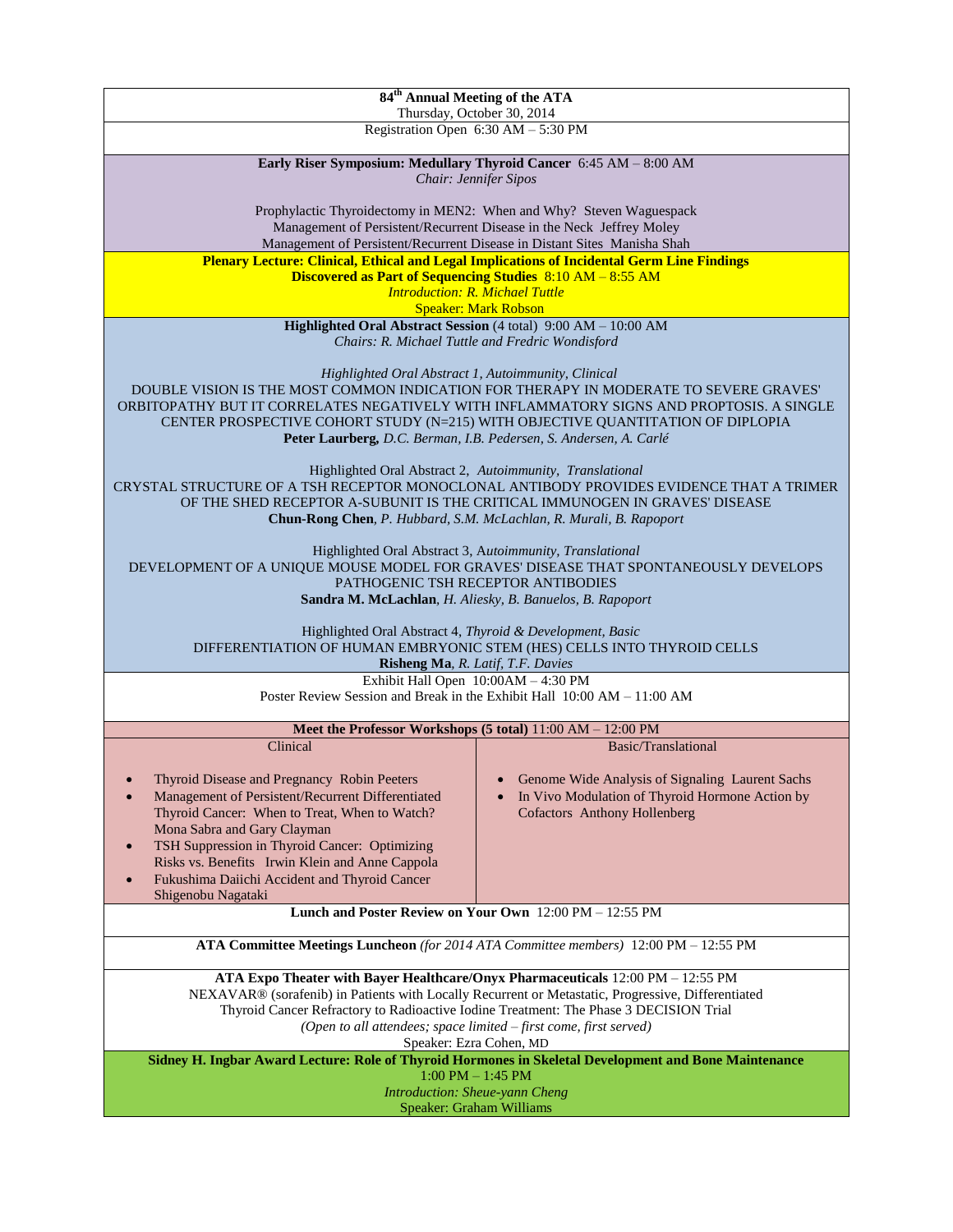## **84th Annual Meeting of the ATA**

| Thursday, October 30, 2014 (continued)                                          |                                                                                            |  |  |
|---------------------------------------------------------------------------------|--------------------------------------------------------------------------------------------|--|--|
| Oral Abstract Sessions 1:50 PM - 3:20 PM                                        |                                                                                            |  |  |
| Clinical (6 total)                                                              | Basic/Translational Research Awards (6 total)                                              |  |  |
| Chairs: Naifa Busaidy and Wendy Sacks                                           | Chairs: Ronald Koenig and Yun-Bo Shi                                                       |  |  |
|                                                                                 |                                                                                            |  |  |
| Oral Abstract 11, Thyroid Cancer, Clinical                                      | Oral Abstract 5, Thyroid Cancer, Basic                                                     |  |  |
| LONG-TERM MODERATE THYROID HORMONE SUPPRESSION                                  | KRASG12D MEDIATED ONCOGENIC TRANSFORMATION OF                                              |  |  |
| THERAPY IS ASSOCIATED WITH IMPROVED OUTCOMES IN                                 | THYROID FOLLICULAR CELLS REQUIRES LONG-TERM TSH                                            |  |  |
| DIFFERENTIATED THYROID CARCINOMA: NATIONAL                                      | STIMULATION AND IS REGULATED BY SPRY1 Yufei Shi, M.                                        |  |  |
| THYROID CANCER TREATMENT COOPERATIVE STUDY                                      | Zou, E. Baitei, R. Al-Rijjal, R. Parhar, F. Al-Mohanna, S. Kimura, C.                      |  |  |
| GROUP REGISTRY ANALYSIS 1987-2012 Aubrey Carhill, D.R.                          | Pritchard, A. Alzahrani, A. Assiri, B. Meyer                                               |  |  |
|                                                                                 |                                                                                            |  |  |
| Litofsky, K. Ain, J. Brierley, D.S. Cooper, H. Fein, B. Haugen, J.              |                                                                                            |  |  |
| Jonklaas, P. Ladenson, J. Magner, D. Ross, M. Skarulis, D. Steward,             | Oral Abstract 6, Thyroid Cancer, Basic                                                     |  |  |
| M. Xing, H. Maxon, S.I. Sherman                                                 | SEX HORMONES REGULATE THYROID CANCER INITIATION                                            |  |  |
|                                                                                 | AND PROGRESSION BY MODIFYING TUMOR SUPPRESSOR                                              |  |  |
| Oral Abstract 12, Autoimmunity, Clinical                                        | GENE EXPRESSION AND TUMOR IMMUNITY Lisa J. Zhang, Y.                                       |  |  |
| <b>INDUCTION OF PAINLESS THYROIDITIS IN PATIENTS</b>                            | Xiong, N. Nilubol, M. He, S. Bommareddi, X. Zhu, L. Jia, Z. Xiao, J.                       |  |  |
| RECEIVING PROGRAMMED DEATH 1 RECEPTOR                                           | Park, X. Xu, D. Patel, M.C. Willingham, S. Cheng, E. Kebebew                               |  |  |
| IMMUNOTHERAPY FOR METASTATIC MALIGNANCIES                                       |                                                                                            |  |  |
| S. Orlov, F. Salari, L. Kashat, J. Alfaifi, Paul G. Walfish                     | Oral Abstract 7, Thyroid Cancer, Basic                                                     |  |  |
|                                                                                 | COOPERATIVE ACTIVATION OF TERT BY BRAF V600E AND                                           |  |  |
| Oral Abstract 13, Thyroid Cancer, Clinical                                      | TERT PROMOTER MUTATIONS: A NOVEL MOLECULAR                                                 |  |  |
| PROGNOSTIC AND PREDICTIVE FACTORS CORRELATED                                    | MECHANISM IN THYROID TUMORIGENESIS Rengyun Liu, M.                                         |  |  |
| WITH TREATMENT OUTCOMES FOR RADIOACTIVE IODINE-                                 | Xing                                                                                       |  |  |
| REFRACTORY DIFFERENTIATED THYROID CANCER (RAI-                                  |                                                                                            |  |  |
| RDTC) PATIENTS RECEIVING SORAFENIB OR PLACEBO ON                                | Oral Abstract 8, Iodine Uptake & Metabolism, Basic                                         |  |  |
| THE PHASE III DECISION TRIAL Martin Schlumberger, R.                            | EFFECTIVE <sup>131</sup> I THERAPY OF METASTATIC COLON CANCER                              |  |  |
| Elisei, F. Pacini, B. Jarzab, L. Giannetta, L. Bastholt, C. De la               | AFTER MESENCHYMAL STEM CELL-MEDIATED TUMOR                                                 |  |  |
| Fouchardiere, R. Paschke, F. Worden, Y. Shong, J. Smit, C. Kappeler,            | STROMA TARGETING OF THE SODIUM IODIDE SYMPORTER                                            |  |  |
| I. Molnar, M.S. Brose                                                           | K. Knoop, N. Schwenk, K.A. Schmohl, A. Mueller, C. Zach, C. Cyran,                         |  |  |
|                                                                                 | J. Carlsen, G. Böning, P. Bartenstein, B. Göke, E. Wagner, P.J.                            |  |  |
| Oral Abstract 14, Thyroid Cancer, Clinical                                      | <b>Nelson, Christine Spitzweg</b>                                                          |  |  |
| IS PREOPERATIVE VITAMIN D DEFICIENCY A RISK FACTOR                              |                                                                                            |  |  |
| FOR POSTOPERATIVE SYMPTOMATIC HYPOCALCEMIA IN                                   | Oral Abstract 9, Thyroid Cancer, Basic                                                     |  |  |
| THYROID CANCER PATIENTS UNDERGOING TOTAL                                        | BRAF ACTIVATES AND PHYSICALLY INTERACTS WITH PAK                                           |  |  |
| THYROIDECTOMY PLUS CENTRAL COMPARTMENT NECK                                     | TO REGULATE CELL MOTILITY Samantha K. McCarty, M.                                          |  |  |
| DISSECTION? W. Kim, J. Jeong, S. Jung, C. Lee, S. Kang, J. Lee, J.              | Saji, X. Zhang, L.S. Kirschner, S. Fernandez, M.D. Ringel                                  |  |  |
| Jung, Kee Hyun Nam, W. Chung, C. Park                                           |                                                                                            |  |  |
|                                                                                 | Oral Abstract 10, Thyroid Cancer, Basic                                                    |  |  |
| Oral Abstract 15, Thyroid Cancer, Clinical                                      | BRAF <sup>V600E</sup> -DRIVEN MURINE ANAPLASTIC THYROID                                    |  |  |
| <b>IMPACT OF RADIOACTIVE IODINE ON SURVIVAL IN</b>                              | CANCERS RECUR AFTER WITHDRAWAL OF THE                                                      |  |  |
| PAPILLARY THYROID CARCINOMA                                                     | ONCOPROTEIN, AND REACTIVATE MAPK SIGNALING IN A                                            |  |  |
| D. Boone, Paritosh Suman, R. Prinz, T. Moo-Young, D.J. Winchester               | BRAF <sup>V600E</sup> -INDEPENDENT MANNER Jeffrey A. Knauf, K. Chen,                       |  |  |
|                                                                                 | R.A. Ghossein, J. Fagin                                                                    |  |  |
| Oral Abstract 16, Thyroid Cancer, Clinical                                      |                                                                                            |  |  |
| POSTOPERATIVE NOMOGRAM FOR PREDICTING CANCER-                                   |                                                                                            |  |  |
| SPECIFIC MORTALITY IN MEDULLARY THYROID CANCER                                  |                                                                                            |  |  |
| A.S. Ho, L. Wang, F.L. Palmer, C. Yu, A. Toset, S.G. Patel, M.W.                |                                                                                            |  |  |
| Kattan, M.R. Tuttle, Ian Ganly                                                  |                                                                                            |  |  |
|                                                                                 | Poster Review Session and Break in the Exhibit Hall 3:20 PM - 3:50 PM                      |  |  |
|                                                                                 | Simultaneous Symposia 3:50 PM - 5:05 PM                                                    |  |  |
|                                                                                 |                                                                                            |  |  |
| <b>Clinical: Voice Symposium, Surgically Related</b>                            | <b>Basic: Thyroid Cell Biology</b>                                                         |  |  |
| Chair: Amy Chen                                                                 | (Dedicated to the Memory of Paul Kim)                                                      |  |  |
|                                                                                 | Chair: Fredric Wondisford                                                                  |  |  |
| Getting the Most Out of the New Guidelines                                      |                                                                                            |  |  |
| (ATA and AAO-HNSF) David Terris                                                 | To Be or Not to Be: How Thyroglobulin Mutations and                                        |  |  |
| Novel Ways to Image Vocal Cord Function                                         | Folding Affect Thyroid Survival and Growth Peter Arvan                                     |  |  |
| Denise Carneiro-Pla                                                             | Unraveling the Mysteries of the Sodium Iodide                                              |  |  |
|                                                                                 |                                                                                            |  |  |
| State of the Science: Use of Intraoperative Nerve Monitoring                    | <b>Symporter (NIS) Nancy Carrasco</b>                                                      |  |  |
| and Prediction of Long Term Outcomes                                            | Physiology and Pathophysiology of the Dual Oxidases                                        |  |  |
| Quan-Yang Duh                                                                   | DUOX1 and 2 Xavier De Deken                                                                |  |  |
|                                                                                 | <b>Symposium: Intersecting Autoimmunity, Immuno-Modulators and Thyroid Dysfunction -</b>   |  |  |
| Updates and Emerging Themes 5:10 PM - 6:25 PM                                   |                                                                                            |  |  |
| <b>Chair: Terry Davies</b>                                                      |                                                                                            |  |  |
|                                                                                 |                                                                                            |  |  |
|                                                                                 | Thyroid Dysfunction as a Component of Autoimmune Polyendocrinopathy Syndrome George Kahaly |  |  |
|                                                                                 |                                                                                            |  |  |
| Thyroid Dysfunction Associated with Other Autoimmune Diseases Kristien Boelaert |                                                                                            |  |  |
|                                                                                 | Thyroid Dysfunction Associated with Immune Modulating Therapies Mabel Ryder                |  |  |
| ATA Annual Business Meeting 6:30 PM - 7:30 PM                                   |                                                                                            |  |  |
|                                                                                 | (for ATA Active and senior members only)                                                   |  |  |

**FREE EVENING**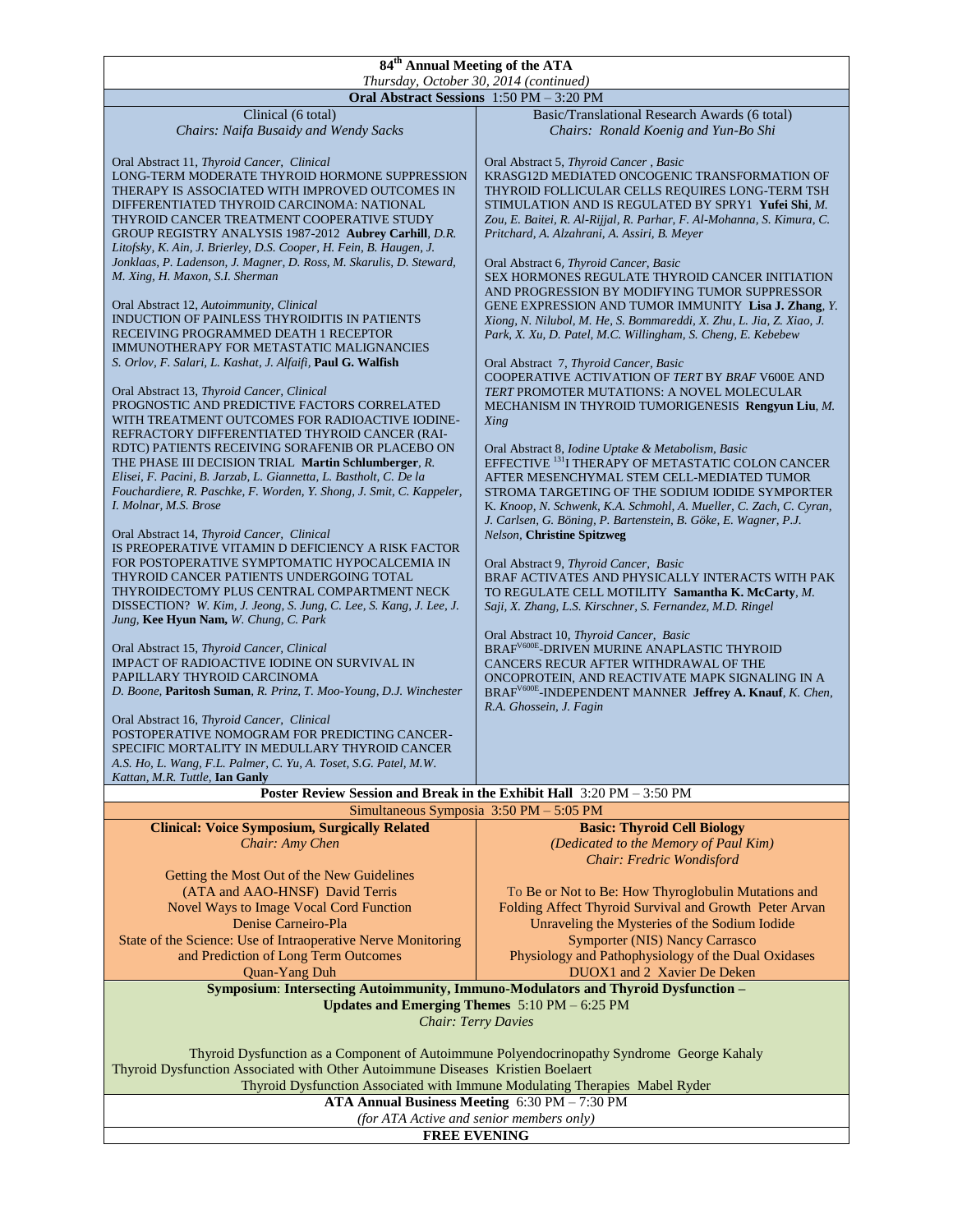| 84 <sup>th</sup> Annual Meeting of the ATA<br>Friday, October 31, 2014                                                                                                              |                                                                                                                                                       |  |
|-------------------------------------------------------------------------------------------------------------------------------------------------------------------------------------|-------------------------------------------------------------------------------------------------------------------------------------------------------|--|
|                                                                                                                                                                                     | Registration Open 6:30 AM - 5:30 PM                                                                                                                   |  |
| Early Riser Symposium: Radioactive Iodine Remnant Ablation: Selecting the Proper Patients,<br>Preparation Method and Administered Activity 6:45 AM - 8:00 AM<br>Chair: Laura Boucai |                                                                                                                                                       |  |
| Risk Stratification in Differentiated Thyroid Cancer Fabian Pitoia<br>Guidelines for Patient Selection for Radioactive Iodine Ablation Leonard Wartofsky                            |                                                                                                                                                       |  |
|                                                                                                                                                                                     | ESTIMBL and Hi-Lo: What Did We Learn, What Is Next? Ujjal Mallick                                                                                     |  |
|                                                                                                                                                                                     | Van Meter Lecture 8:10 AM - 8:55 AM<br><b>Introduction: To be announced onsite</b>                                                                    |  |
|                                                                                                                                                                                     | Speaker: To be announced onsite                                                                                                                       |  |
|                                                                                                                                                                                     | Simultaneous Symposia 9:00 AM - 10:15 AM                                                                                                              |  |
| <b>Clinical: ICCIDD Iodine Deficiency Symposium</b>                                                                                                                                 | <b>Basic: Thyroid Hormone Regulation of</b>                                                                                                           |  |
| (Dedicated to the Memory of Gerard "Gerry" Burrow)<br>Chairs: Elizabeth Pearce and Angela Leung                                                                                     | <b>Growth and Development</b><br><b>Chair: Anthony Hollenberg</b>                                                                                     |  |
| Iodine in Veterinary Populations Charlene Edinboro                                                                                                                                  | Thyroid Hormone and the Auditory System Douglas Forrest                                                                                               |  |
| David Marine and the Elimination of Endemic Goiter in the<br>United States J. Woody Sistrunk                                                                                        | The Role of Thyroid Hormone on Cerebral Cortex<br>Development Beatriz Morte Molina                                                                    |  |
|                                                                                                                                                                                     | Roles of Thyroid Hormone Receptors in the Regulation                                                                                                  |  |
|                                                                                                                                                                                     | of Thyroid Growth Sheue-yann Cheng<br>Exhibit Hall Open 10:00 AM - 4:30 PM                                                                            |  |
|                                                                                                                                                                                     | Poster Review Session and Break in the Exhibit Hall 10:15 AM - 11:15 AM                                                                               |  |
|                                                                                                                                                                                     | Simultaneous Symposia 11:15 AM - 12:30 PM                                                                                                             |  |
| <b>Arthur Bauman Clinical Symposium:</b>                                                                                                                                            | <b>Basic: The Journey of Thyroid</b>                                                                                                                  |  |
| <b>Behind the Scenes - Difficult Decisions, Controversies</b>                                                                                                                       | <b>Hormone into the Cell Nucleus</b>                                                                                                                  |  |
| and Logic in Developing ATA Guidelines<br>Chair: Glenn Braunstein                                                                                                                   | Chair: Sheue-yann Cheng                                                                                                                               |  |
|                                                                                                                                                                                     | Cell Membrane Transporter Heike Heuer                                                                                                                 |  |
| Thyroid Nodules and Differentiated Thyroid Cancer                                                                                                                                   | Cellular Deiodinase Regulation Elizabeth McAninch                                                                                                     |  |
| Guidelines Bryan Haugen                                                                                                                                                             | Role of Transthyretin in Placental Thyroid Hormone                                                                                                    |  |
| Medullary Thyroid Cancer Guidelines Samuel Wells                                                                                                                                    | <b>Transport Kerry Richard</b>                                                                                                                        |  |
| Hypothyroidism Guidelines: To T3 or Not to T3 and Other<br>Questions About the Treatment of Hypothyroidism                                                                          |                                                                                                                                                       |  |
| Jacqueline Jonklaas                                                                                                                                                                 |                                                                                                                                                       |  |
|                                                                                                                                                                                     | Lunch and Poster Review on Your Own $12:30$ PM $- 1:25$ PM                                                                                            |  |
|                                                                                                                                                                                     | ATA Women in Thyroidology Networking Meeting 12:30 PM - 1:25 PM                                                                                       |  |
|                                                                                                                                                                                     | ATA Expo Theater with Veracyte, Inc 12:30 PM - 1:25 PM                                                                                                |  |
|                                                                                                                                                                                     | The Scientific Story Behind Afirma Thyroid FNA Analysis                                                                                               |  |
|                                                                                                                                                                                     | (Open to all attendees; space limited - first come, first served)                                                                                     |  |
|                                                                                                                                                                                     | Speakers: Giulia C. Kennedy and Richard T. Kloos<br>Lewis E. Braverman Award Lecture: A Tale of Two Iodines: And the Braverman/Wartofsky Intersection |  |
|                                                                                                                                                                                     | $1:30$ PM $-2:15$ PM                                                                                                                                  |  |
|                                                                                                                                                                                     | <b>Introduction: Elizabeth Pearce</b>                                                                                                                 |  |
|                                                                                                                                                                                     | Speaker: Leonard Wartofsky                                                                                                                            |  |
|                                                                                                                                                                                     | Meet the Professor Workshops (5 total) 2:20 PM - 3:20 PM                                                                                              |  |
| Clinical                                                                                                                                                                            | Translational/Basic                                                                                                                                   |  |
| Serum Thyroglobulin in the Management of<br>$\bullet$                                                                                                                               | ATA Basic Research Guidelines: How to Manipulate                                                                                                      |  |
| Differentiated Thyroid Cancer: An Update in 2014                                                                                                                                    | Thyroid Status in Animal Models Tania Ortiga-Carvalho                                                                                                 |  |
| Carole Spencer and Robert Smallridge                                                                                                                                                | Role of TRs in Cell Differentiation and Senescence                                                                                                    |  |
| Evaluation of Thyroid Nodules: What is the Role of<br>$\bullet$                                                                                                                     | Ana Aranda                                                                                                                                            |  |
| Molecular Markers? Julie Ann Sosa and Anna Sawka<br>Evaluation and Management of Thyroid Nodules and<br>$\bullet$                                                                   |                                                                                                                                                       |  |
| Thyroid Cancer in the Pediatric Population Stephen<br>Huang                                                                                                                         |                                                                                                                                                       |  |
| Clark T. Sawin Historical Vignette: Theodor Kocher (1841-1917) - A Lasting Legacy 3:25 PM - 3:50 PM<br><b>Introduction: Jeffrey Garber</b>                                          |                                                                                                                                                       |  |
| Speaker: Peter Kopp<br>Poster Review and Break 3:50 PM - 4:20 PM                                                                                                                    |                                                                                                                                                       |  |
|                                                                                                                                                                                     |                                                                                                                                                       |  |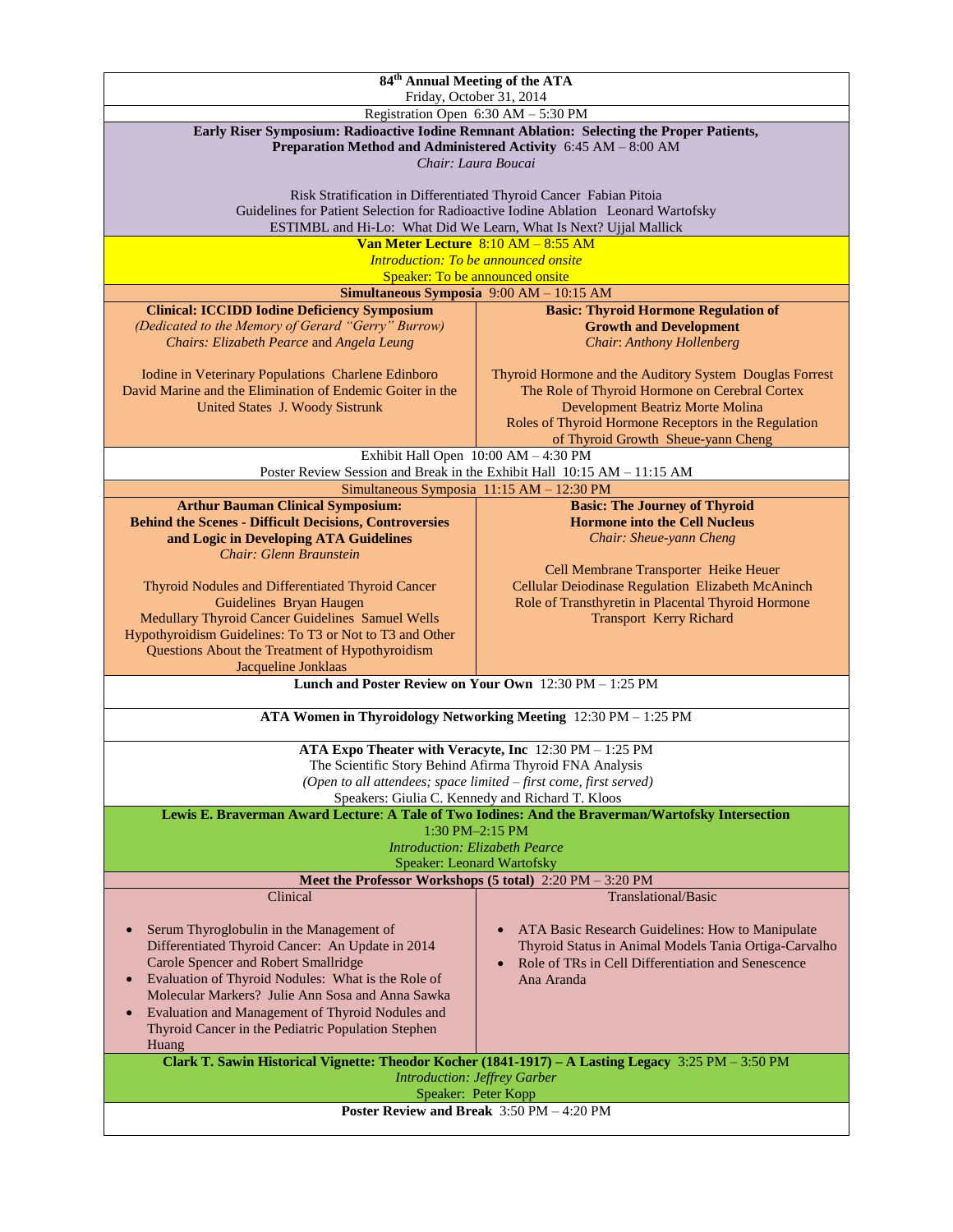## **84th Annual Meeting of the ATA** *Friday, October 31, 2014 (continued)*

## **Research Grants Symposium** 4:20 PM – 5:05 PM

*Chair: Mingzhao Xing*

An Investigation of the LDLR-Independent Serum Lipid Modulation by Thyroid Hormone Stephen Ayers Type 3 Deiodinase in Dilated Heart Failure Ari J. Wassner Sorafenib and Quinacrine as Potential Combination for Anaplastic Thyroid Carcinoma Niklas Finnberg

**Oral Abstract Sessions** 5:10 PM– 6:40 PM

| Clinical (6 total)                                              | Basic/Translational (6 total)                                  |
|-----------------------------------------------------------------|----------------------------------------------------------------|
| Chairs: Kenneth Ain and Brian Kim                               | <b>Chairs: Terry Davies and Theo Visser</b>                    |
|                                                                 |                                                                |
|                                                                 |                                                                |
| Oral Abstract 121, Thyroid Cancer, Translational                | Oral Abstract 115, Thyroid Cancer, Basic                       |
| TUMOR SUPPRESSOR MIR-30A-5P INHIBITS LOX                        | MICRORNA-339-5P MODULATES NA <sup>+</sup> /I SYMPORTER-        |
|                                                                 |                                                                |
| EXPRESSION AND CANCER PROGRESSION IN                            | MEDIATED RADIOIODIDE UPTAKE Aparna                             |
| THYROID CANCER Myriam Boufraqech, N. nilubol, L.                | Lakshmanan, A. Wojcicka, M. Kotlarek, K. Jazdzewski, S.M.      |
| Zhang, S. gara, S. Sadowski, A. Mehta, M. He, S. davis, J.      | <b>Jhiang</b>                                                  |
|                                                                 |                                                                |
| Dreiling, J.A. Copland, R.C. Smallridge, M. Quezado, E.         |                                                                |
| Kebebew                                                         | Oral Abstract 116, Thyroid Cancer, Basic                       |
|                                                                 | TARGETED DELIVERY OF A NOVEL HISTONE                           |
|                                                                 |                                                                |
| Oral Abstract 122, Thyroid Cancer, Translational                | DEACETYLASE INHIBITOR, AB3, USING                              |
| DETECTION OF CIRCULATING BRAFV600E IN                           | UNIMOLECULAR MICELLES TO IMPROVE                               |
|                                                                 |                                                                |
| PATIENTS WITH PAPILLARY THYROID CARCINOMA                       | ANTITUMOR EFFECT IN MEDULLARY THYROID                          |
| Carrie C. Lubitz, S. Parangi, M. Bernasconi, A.P. Schalck,      | CANCER Renata Jaskula-Sztul, G. Chen, A.D. Harrison, A.        |
| D.T. Frederick, H. Suh, S.E. Donovan, L. Wirth, R.J. Sullivan,  | Dammalapati, R. Nair, G. Winston-McPherson, C.                 |
|                                                                 |                                                                |
| D.J. Panka                                                      | Scheinebeck, W. Tang, S. Gong, H. Chen                         |
|                                                                 |                                                                |
| Oral Abstract 123, Thyroid Cancer, Clinical                     | Oral Abstract 117, Autoimmunity, Basic                         |
|                                                                 |                                                                |
| HIGHLY ACCURATE DIAGNOSIS OF CANCER IN                          | STANDARDIZATION OF A FDA-CLEARED BIOASSAY                      |
| THYROID NODULES WITH FOLLICULAR                                 | CONVERTS THYROID-STIMULATING ANTIBODY                          |
| NEOPLASM/SUSPICIOUS FOR A FOLLICULAR                            | LEVELS INTO INTERNATIONAL UNITS ENABLING                       |
|                                                                 |                                                                |
| NEOPLASM CYTOLOGY BY THYROSEO V2 NEXT                           | COMPARISON AMONG LABORATORIES Tanja Diana,                     |
| GENERATION SEQUENCING ASSAY Yuri Nikiforov,                     | M. Kanitz, M. Lehmann, J. Franken, G.J. Kahaly                 |
| S.E. Carty, S.I. Chiosea, C. Coyne, U. Duvvuri, R.L. Ferris, S. |                                                                |
|                                                                 |                                                                |
| Hodak, S.O. LeBeau, N. Ohori, R.R. Seethala, M.E. Tublin, L.    | Oral Abstract 118, Thyroid Hormone Action, Basic               |
| Yip, M. Nikiforova                                              | THYROID HORMONE INTERACTS WITH ALPHA2C                         |
|                                                                 | ADRENERGIC RECEPTOR SIGNALING TO REGULATE                      |
|                                                                 |                                                                |
| Oral Abstract 124, Thyroid Cancer, Translational                | THE EPIPHYSIAL GROWTH PLATE MORPHOLOGY                         |
| MUTATIONAL ANALYSIS OF KINOME IN                                | AND BONE GROWTH Manuela M. Rodrigues, M.V. Silva,              |
| DIFFERENTIATED THYROID CANCER Tae Hyuk Kim,                     | P.C. Brum, C.H. Gouveia                                        |
|                                                                 |                                                                |
| J. Park, D. Park, K. Lee, J. Moon, K. Kim, K. Yi, D. Park, Y.   |                                                                |
| Park                                                            | Oral Abstract 119, Disorders of Thyroid Function, Basic        |
|                                                                 | TSH RECEPTOR ENDOCYTIC CARGO DETERMINES                        |
|                                                                 |                                                                |
| Oral Abstract 125, Thyroid Cancer, Clinical                     | THYROCYTE CELL FATE Syed A. Morshed, R. Ma, R.                 |
| DEVELOPMENT OF A CLINICAL TARGETED NEXT-                        | Latif, T.F. Davies                                             |
| <b>GENERATION SEQUENCING TEST FOR</b>                           |                                                                |
|                                                                 |                                                                |
| INDETERMINATE THYROID NODULES Shih-Min                          | Oral Abstract 120, Thyroid Hormone Metabolism &                |
| Cheng, D. Lew, C. Barlan, F.M. Hantash, J.J. Catanese, A.       | Regulation, Basic                                              |
| Grupe, D. Ross, R.E. Reitz, F.M. Waldman                        | PHARMACOLOGICAL ACTIVATION OF THYROID                          |
|                                                                 |                                                                |
|                                                                 | HORMONE RECEPTORS ELICITS A FUNCTIONAL                         |
| Oral Abstract 126, Thyroid Cancer, Translational                | CONVERSION OF WHITE TO BROWN FAT Kevin                         |
| IDENTIFICATION OF IODINE METABOLISM-                            | Phillips, J.Z. Lin, A.J. Martagón, S.L. Cimini, D.D. Gonzalez, |
|                                                                 |                                                                |
| ASSOCIATED LARGE NON-CODING RNA (LINCRNA)                       | S.M. Hartig, A. Biter, N. Zhang, J.D. Baxter, P. Webb, J.      |
| DIFFERENTIALLY EXPRESSED IN BRAFV600E-                          | Gustafsson                                                     |
| POSITIVE PAPILLARY THYROID CANCER VERSUS                        |                                                                |
|                                                                 |                                                                |
| NORMAL THYROID TISSUE M. Duquette, A. Fischer, E.               |                                                                |
| Puxeddu, J. Lawler, P. Pandolfi, Carmelo Nucera                 |                                                                |

**ATA Annual Banquet** 7:30 PM – 11:00 PM *(Admission with ticket only)*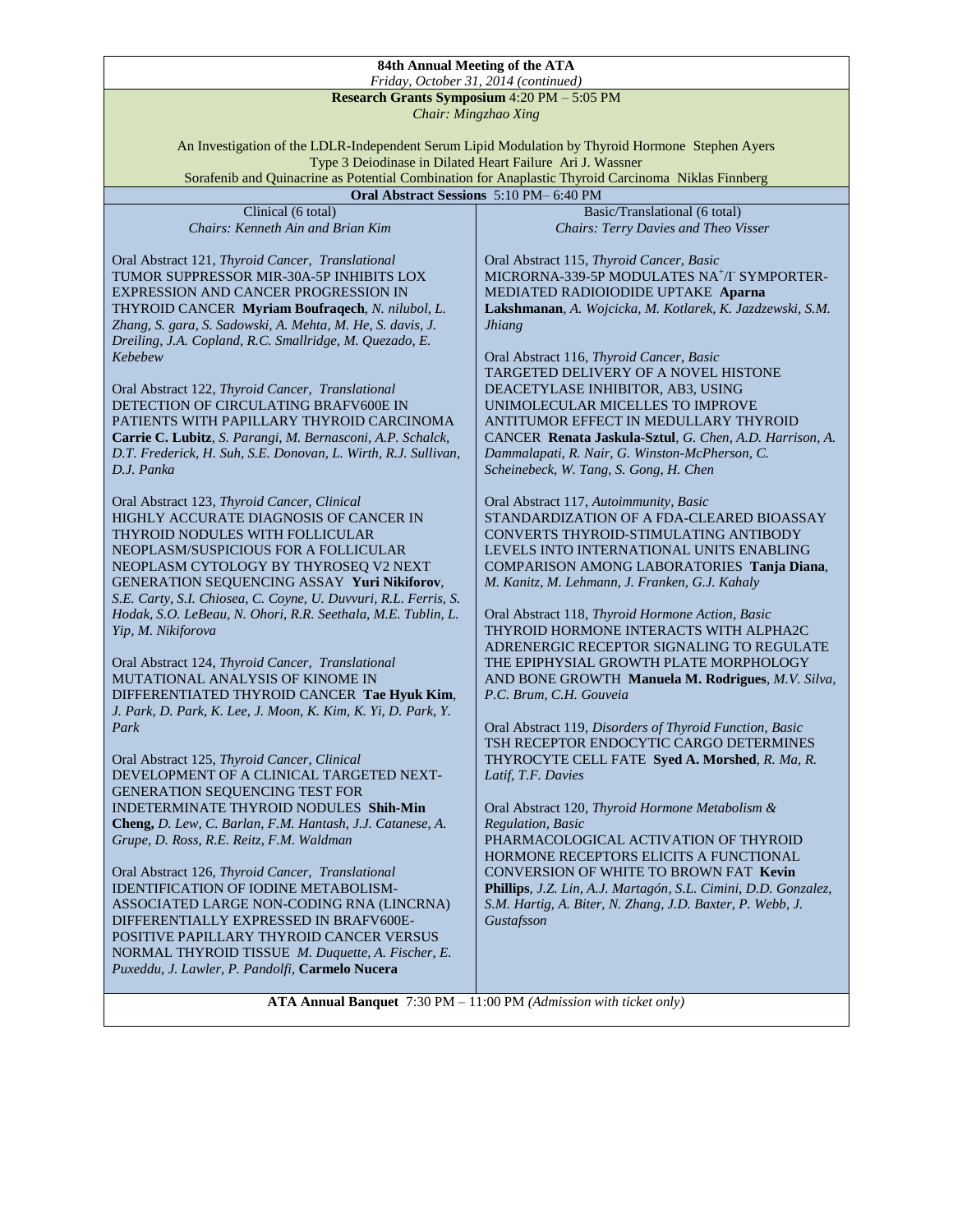**84th Annual Meeting of the ATA** Saturday, November 1, 2014 Registration Open 6:30 AM – 5:30 PM **Early Riser Symposium: Management of Advanced Radioactive Iodine Refractory Thyroid Cancer** 6:45 AM – 8:00 AM *Chair: Maria E. Cabanillas* What is the Definition of Radioactive Iodine Refractory? Stephanie Lee Opportunities for the Use of Locoregional/Directed Therapies in Radioiodine-Refractory Thyroid Cancers Keith Bible Initiation of Systemic Therapy: Which Agents and When? Rossella Elisei **Plenary Lecture: Excess Thyroid Hormone and Thyrotroph Cell Death** 8:10 AM – 8:55 AM *Introduction: Yun-Bo Shi* Speaker: Rolf Karlstrom **Short Call Oral Abstracts** (6 total) 9:00 AM – 10:30 AM *Chairs: Elizabeth Pearce and Antonio Bianco* Short Call Oral 1, *Thyroid Cancer, Translational* TERT PROMOTER AND BRAF MUTATIONS COOPERATIVELY PROMOTE PAPILLARY THYROID CANCER-RELATED MORTALITY **Mingzhao Xing***, R. Liu, J. Bishop* Short Call Oral 2, *Thyroid Cancer, Basic* NF2/MERLIN IS A NOVEL THYROID TUMOR SUPPRESSOR GENE WHOSE LOSS PROMOTES ONCOGENIC RAS-INDUCED THYROID CANCERS VIA YAP-DEPENDENT TRANSACTIVATION OF MUTANT RAS AND SENSITIZES THEM TO MEK INHIBITION **Maria E. Garcia-Rendueles***, J. Ricarte Filho, B.R. Untch, J.A. Knauf, V. Smith, E. Lundsmith, B. Taylor, G. Oler, S.C. Jhanwar, A. Viale, F. Giancotti, Y. Fang, A. Heguy, K.H. Huberman, M. Ryder, R.A. Ghossein, J. Fagin* Short Call Oral 3, *Thyroid Cancer, Translational* TARGETING OF ONCOGENIC HRAS IN MURINE AGGRESSIVE THYROID CANCERS WITH MEK AND FARNESYLTRANSFERASE INHIBITION **Brian R. Untch***, J.A. Knauf, M.E. Garcia-Rendueles, R.A. Ghossein, A.L. Ho, J. Fagin* Short Call Oral 4, *Autoimmunity, Translational* MUTATIONS IN NOX3 AS GENETIC CAUSE OF FAMILIAL AGRANULOCYTOSIS DURING THYROSTATIC TREATMENT OF GRAVES' DISEASE **Theo S. Plantinga**, *P. Arts, G.H. Knarren, A.H. Mulder, I.M. Wakelkamp, A. Hoischen, M. Netea, J. Smit, R.T. Netea-Maier* Short Call Oral 5, *Thyroid Cancer, Translational* IDENTIFICATION OF NOVEL GENE FUSIONS BY TARGETED NEXT-GEN SEQUENCING IN THYROID FNA SAMPLES **Marina Nikiforova***, S. Zhong, A. Wald, L. Kelly, Y. Nikiforov* Short Call Oral 6, *Thyroid Hormone Action, Basic* A ROLE FOR THYROID HORMONE ACTIVATION IN THE TREATMENT OF X-LINKED ADRENOLEUKODYSTROPHY (X-ALD) **Meredith D. Hartley***, T. Banerji, T.S. Scanlan* Exhibit Hall Open 9:30 AM – 1:30 PM **Poster Review Session and Break in the Exhibit Hall** 10:30 AM – 11:30 AM **Meet the Professor Workshops** (5 total) 11:30 AM – 12:30 PM Clinical Radioactive Iodine Therapy in Benign Goiter Laszlo Hegedus • Correlating Outcomes with the Histological Description of Follicular Cell Derived Thyroid Cancers: What Is The Clinical Relevance? Ronald Ghossein and Victor Bernet Should BRAF Status Influence Initial Management Decisions in Differentiated Thyroid Cancer? Sally Carty and Kepal Patel Basic/Translational What is New for Thyroid Hormone Transporters Theo Visser ATA Basic Science Handbook Antonio Bianco **Lunch and Poster Review on Your Own** 12:30 PM – 1:25 PM **ATA Expo Theater with MedImmune, Specialty Care Division of AstraZeneca** 12:30 PM – 1:25 PM Clinical Considerations in Advanced Medullary Thyroid Cancer (MTC) Patient Management *(Only U.S. health care professionals are permitted to attend this program; space limited – first come, first served; lunch served)* Speaker: Kate Newbold **Exhibit Hall Closes** 1:30 PM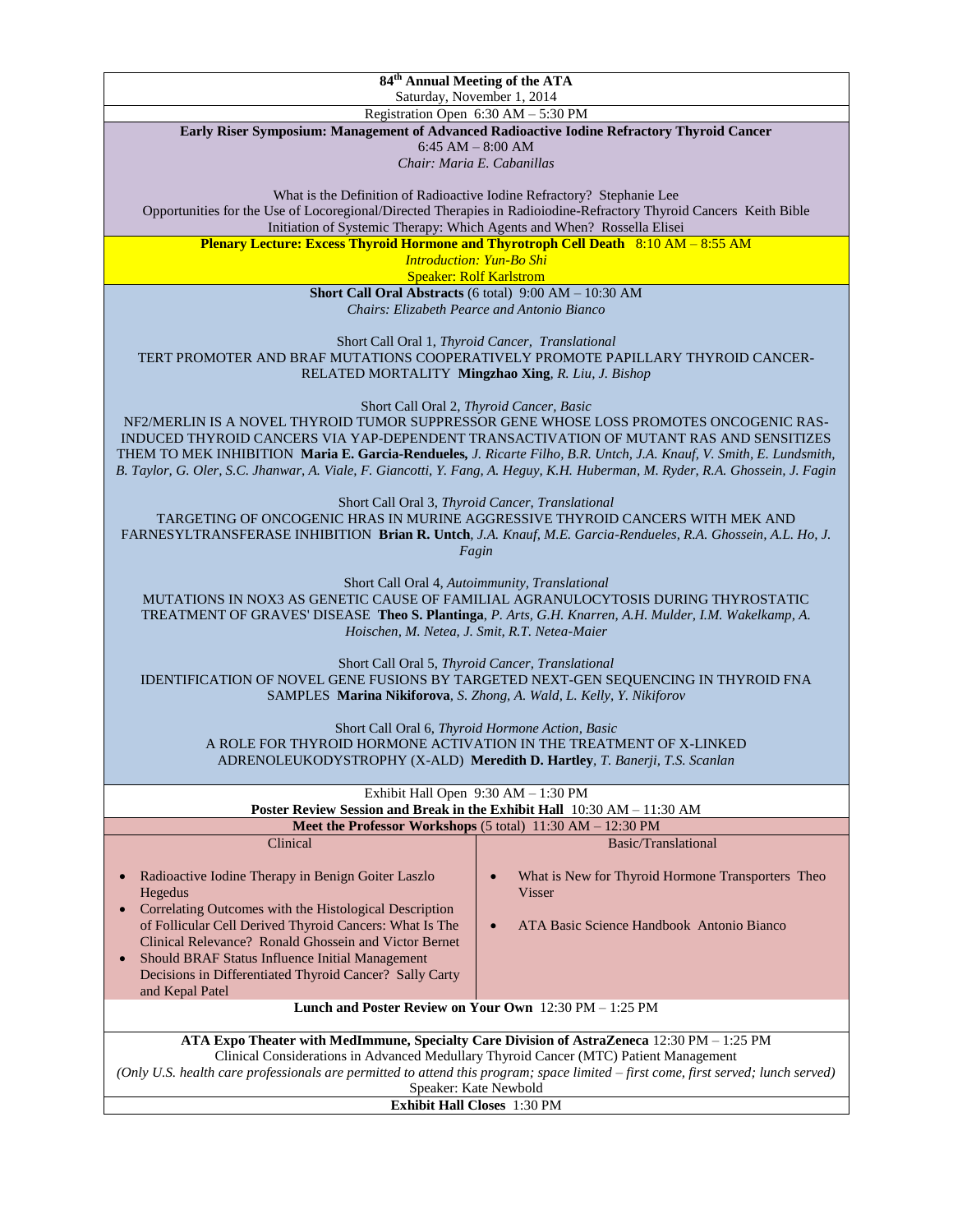|                                                                                                                                                                                                                                                                                                                                                                                                                                                                                                                                                                                                                                                                                                                                                                                                                                                                                                                                                                                                                                    | 84th Annual Meeting of the ATA                                                                                                                                                                                                                                                                                                                                                                                                                                                                                                                                                                                                                                                                                                                                                                                                                                              |  |
|------------------------------------------------------------------------------------------------------------------------------------------------------------------------------------------------------------------------------------------------------------------------------------------------------------------------------------------------------------------------------------------------------------------------------------------------------------------------------------------------------------------------------------------------------------------------------------------------------------------------------------------------------------------------------------------------------------------------------------------------------------------------------------------------------------------------------------------------------------------------------------------------------------------------------------------------------------------------------------------------------------------------------------|-----------------------------------------------------------------------------------------------------------------------------------------------------------------------------------------------------------------------------------------------------------------------------------------------------------------------------------------------------------------------------------------------------------------------------------------------------------------------------------------------------------------------------------------------------------------------------------------------------------------------------------------------------------------------------------------------------------------------------------------------------------------------------------------------------------------------------------------------------------------------------|--|
|                                                                                                                                                                                                                                                                                                                                                                                                                                                                                                                                                                                                                                                                                                                                                                                                                                                                                                                                                                                                                                    | Saturday, November 1, 2014 (continued)<br>Paul Starr Award Lecture: What Can a Clinician Contribute? 1:30 PM - 2:15 PM                                                                                                                                                                                                                                                                                                                                                                                                                                                                                                                                                                                                                                                                                                                                                      |  |
|                                                                                                                                                                                                                                                                                                                                                                                                                                                                                                                                                                                                                                                                                                                                                                                                                                                                                                                                                                                                                                    | <b>Introduction: Gregory Randolph</b>                                                                                                                                                                                                                                                                                                                                                                                                                                                                                                                                                                                                                                                                                                                                                                                                                                       |  |
| <b>Speaker: Gilbert Daniels</b>                                                                                                                                                                                                                                                                                                                                                                                                                                                                                                                                                                                                                                                                                                                                                                                                                                                                                                                                                                                                    |                                                                                                                                                                                                                                                                                                                                                                                                                                                                                                                                                                                                                                                                                                                                                                                                                                                                             |  |
|                                                                                                                                                                                                                                                                                                                                                                                                                                                                                                                                                                                                                                                                                                                                                                                                                                                                                                                                                                                                                                    | Oral Abstract Sessions 2:20 PM - 3:20 PM                                                                                                                                                                                                                                                                                                                                                                                                                                                                                                                                                                                                                                                                                                                                                                                                                                    |  |
| Clinical (4 total)<br>Chairs: Giuseppe Barbesino and Rebecca Leboeuf                                                                                                                                                                                                                                                                                                                                                                                                                                                                                                                                                                                                                                                                                                                                                                                                                                                                                                                                                               | Basic/Translational (4 total)<br>Chairs: Sandra McLachlan and Yaron Tomer                                                                                                                                                                                                                                                                                                                                                                                                                                                                                                                                                                                                                                                                                                                                                                                                   |  |
| Oral Abstract 219, Thyroid & Development, Clinical<br>PREGNANCY OUTCOMES OF EXPOSURE TO METHIMAZOLE<br>(POEM) STUDY: AN INTERIM REPORT Naoko Arata, A.<br>Murashima, S. Ito, Y. Ohashi, H. Onose, K. Kosaki, R. Kosaki, J.<br>Tajiri, N. Hamada, Y. Hidaka, S. Fukata, N. Momotani, S. Kubota, H.<br>Yoshikawa<br>Oral Abstract 220, Thyroid & Development, Translational<br>IS SEVERITY OF HYPOTHYROIDISM AT BIRTH ASSOCIATED<br>WITH ABNORMAL CORTICAL DEVELOPMENT IN CHILDREN<br>WITH CONGENITAL HYPOTHYROIDISM?<br>Joanne F. Rovet, H. Clairman, J. Lischinsky, J. Skocic<br>Oral Abstract 221, Disorders of Thyroid Function, Clinical<br>MYXEDEMA COMA DIAGNOSIS AND TREATMENT: A CASE<br>SERIES OF 45 PATIENTS FROM 2004-2014 TREATED WITH<br>500MCG OF IV L-THYROXINE<br>K.C. Wu, Caroline T. Nguyen, J.S. LoPresti, D.A. Cohen<br>Oral Abstract 222, Disorders of Thyroid Function, Clinical<br>HYPERTHYROIDISM INCIDENCE VARIATION IN AND<br>AROUND FIRST AND SUBSEQUENT PREGNANCIES: A<br>DANISH POPULATION-BASED STUDY | Oral Abstract 215, Thyroid Hormone Action, Basic<br>ROLES OF THYROID HORMONE-TARGET GENE HISTONE<br>H3K79 METHYLTRANSFERASE DOT1L DURING<br>EMBRYOGENESIS AND ADULT STEM CELL DEVELOPMENT<br>Yun-Bo Shi<br>Oral Abstract 216, Thyroid & Development, Basic<br>THYROID HORMONE DRIVING LARVAL CELLS MAD: THE<br>ROLE OF C-MYC GENE FAMILY IN THYROID HORMONE-<br>DEPENDENT INTESTINAL STEM CELL DEVELOPMENT<br>Thomas C. Miller, M. Okada, Y. Shi<br>Oral Abstract 217, Thyroid & Development, Basic<br>THE HISTONE METHYLTRANSFERASE PRMT1 REGULATES<br>ADULT INTESTINAL STEM CELL DEVELOPMENT IN MICE<br>Julia Rodiger, Y. Zhang, Y. Shi<br>Oral Abstract 218, Disorders of Thyroid Function, Basic<br>XB130 DEFICIENCY RESULTS IN MOUSE THYROID<br>HORMONE SYNTHESIS DISORDER Hiroki Shimizu, Y. Wang, H.<br>Toba, H. Cho, X. Bai, S.L. Asa, X. Liao, S. Refetoff, M. Liu |  |
| S.L. Andersen, A. Carlé, J. Olsen, Peter Laurberg                                                                                                                                                                                                                                                                                                                                                                                                                                                                                                                                                                                                                                                                                                                                                                                                                                                                                                                                                                                  |                                                                                                                                                                                                                                                                                                                                                                                                                                                                                                                                                                                                                                                                                                                                                                                                                                                                             |  |
|                                                                                                                                                                                                                                                                                                                                                                                                                                                                                                                                                                                                                                                                                                                                                                                                                                                                                                                                                                                                                                    | Simultaneous Symposia 3:25 PM - 4:40 PM                                                                                                                                                                                                                                                                                                                                                                                                                                                                                                                                                                                                                                                                                                                                                                                                                                     |  |
| <b>Clinical: Evolution of Imaging Modalities</b>                                                                                                                                                                                                                                                                                                                                                                                                                                                                                                                                                                                                                                                                                                                                                                                                                                                                                                                                                                                   | <b>Basic: Thyroid Hormone Receptors:</b>                                                                                                                                                                                                                                                                                                                                                                                                                                                                                                                                                                                                                                                                                                                                                                                                                                    |  |
| in Thyroid Cancer<br>Chairs: Anni Morsing and Ron Koenig                                                                                                                                                                                                                                                                                                                                                                                                                                                                                                                                                                                                                                                                                                                                                                                                                                                                                                                                                                           | <b>Insights from Disease Models</b><br>Chair: Graham Williams                                                                                                                                                                                                                                                                                                                                                                                                                                                                                                                                                                                                                                                                                                                                                                                                               |  |
|                                                                                                                                                                                                                                                                                                                                                                                                                                                                                                                                                                                                                                                                                                                                                                                                                                                                                                                                                                                                                                    |                                                                                                                                                                                                                                                                                                                                                                                                                                                                                                                                                                                                                                                                                                                                                                                                                                                                             |  |
| Update on Sonography in Thyroid Cancer Surveillance and<br>Novel Therapeutic Strategies for Nodal Metastases                                                                                                                                                                                                                                                                                                                                                                                                                                                                                                                                                                                                                                                                                                                                                                                                                                                                                                                       | Prereceptor Defects in Humans<br><b>Alexandra Dumitrescu</b>                                                                                                                                                                                                                                                                                                                                                                                                                                                                                                                                                                                                                                                                                                                                                                                                                |  |
| <b>Robert Lee</b><br>FDG and Beyond: Evolution of Positron-Emission                                                                                                                                                                                                                                                                                                                                                                                                                                                                                                                                                                                                                                                                                                                                                                                                                                                                                                                                                                | <b>THRA Human Mutations Carla Moran</b><br><b>THRB Human Mutations Samuel Refetoff</b>                                                                                                                                                                                                                                                                                                                                                                                                                                                                                                                                                                                                                                                                                                                                                                                      |  |
| Tomography Tracers in Advanced Thyroid Cancers                                                                                                                                                                                                                                                                                                                                                                                                                                                                                                                                                                                                                                                                                                                                                                                                                                                                                                                                                                                     |                                                                                                                                                                                                                                                                                                                                                                                                                                                                                                                                                                                                                                                                                                                                                                                                                                                                             |  |
| <b>Trond Velde Bogsrud</b>                                                                                                                                                                                                                                                                                                                                                                                                                                                                                                                                                                                                                                                                                                                                                                                                                                                                                                                                                                                                         |                                                                                                                                                                                                                                                                                                                                                                                                                                                                                                                                                                                                                                                                                                                                                                                                                                                                             |  |
| Personalized Approaches in Thyroid Cancer Imaging - The                                                                                                                                                                                                                                                                                                                                                                                                                                                                                                                                                                                                                                                                                                                                                                                                                                                                                                                                                                            |                                                                                                                                                                                                                                                                                                                                                                                                                                                                                                                                                                                                                                                                                                                                                                                                                                                                             |  |
| <b>Future</b> Anni Morsing                                                                                                                                                                                                                                                                                                                                                                                                                                                                                                                                                                                                                                                                                                                                                                                                                                                                                                                                                                                                         | Break 4:40 PM - 4:55 PM                                                                                                                                                                                                                                                                                                                                                                                                                                                                                                                                                                                                                                                                                                                                                                                                                                                     |  |
|                                                                                                                                                                                                                                                                                                                                                                                                                                                                                                                                                                                                                                                                                                                                                                                                                                                                                                                                                                                                                                    |                                                                                                                                                                                                                                                                                                                                                                                                                                                                                                                                                                                                                                                                                                                                                                                                                                                                             |  |
| Symposium: More Everyday Ethical Dilemmas for Thyroid Practitioners 2014 4.55 PM - 6:10 PM<br>Moderator: Cheryl Fassler                                                                                                                                                                                                                                                                                                                                                                                                                                                                                                                                                                                                                                                                                                                                                                                                                                                                                                            |                                                                                                                                                                                                                                                                                                                                                                                                                                                                                                                                                                                                                                                                                                                                                                                                                                                                             |  |
| Thyroidology and the Public Trust Loren Wissner Greene                                                                                                                                                                                                                                                                                                                                                                                                                                                                                                                                                                                                                                                                                                                                                                                                                                                                                                                                                                             |                                                                                                                                                                                                                                                                                                                                                                                                                                                                                                                                                                                                                                                                                                                                                                                                                                                                             |  |
| Informed Consent for Non-Standard or Innovative Therapies in Thyroidology M. Sara Rosenthal                                                                                                                                                                                                                                                                                                                                                                                                                                                                                                                                                                                                                                                                                                                                                                                                                                                                                                                                        |                                                                                                                                                                                                                                                                                                                                                                                                                                                                                                                                                                                                                                                                                                                                                                                                                                                                             |  |
| Mandatory Return of Results for the RET Mutations: New Ethical Dilemmas for the Thyroid World Peter Angelos                                                                                                                                                                                                                                                                                                                                                                                                                                                                                                                                                                                                                                                                                                                                                                                                                                                                                                                        |                                                                                                                                                                                                                                                                                                                                                                                                                                                                                                                                                                                                                                                                                                                                                                                                                                                                             |  |
| <b>FREE EVENING</b>                                                                                                                                                                                                                                                                                                                                                                                                                                                                                                                                                                                                                                                                                                                                                                                                                                                                                                                                                                                                                |                                                                                                                                                                                                                                                                                                                                                                                                                                                                                                                                                                                                                                                                                                                                                                                                                                                                             |  |
|                                                                                                                                                                                                                                                                                                                                                                                                                                                                                                                                                                                                                                                                                                                                                                                                                                                                                                                                                                                                                                    |                                                                                                                                                                                                                                                                                                                                                                                                                                                                                                                                                                                                                                                                                                                                                                                                                                                                             |  |